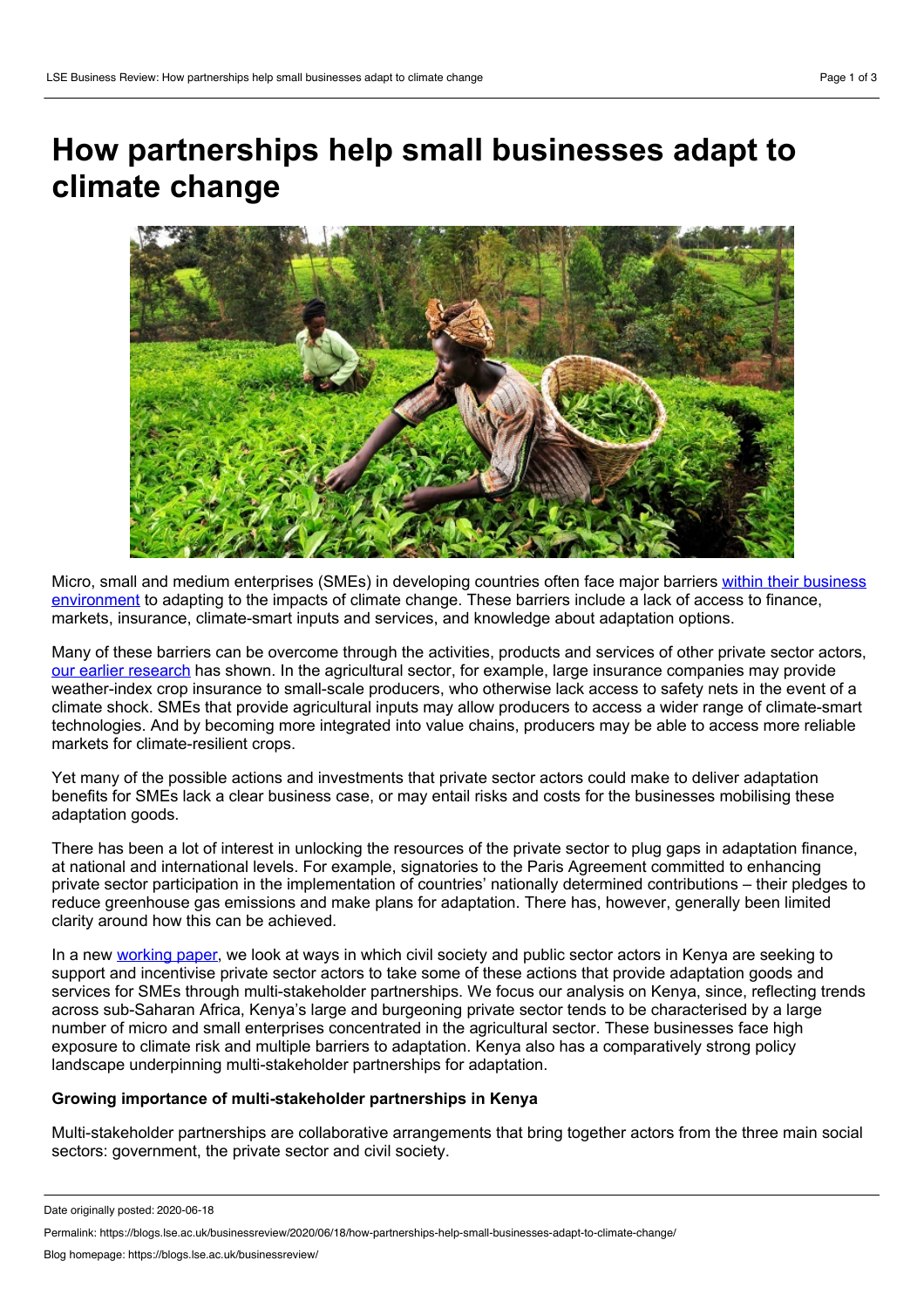Our latest research suggests that these partnerships are becoming an increasingly important development paradigm in Kenya. NGOs, especially, are initiating these partnerships, with the goal of unlocking private sector resources to upscale a wide range of climate change adaptation and development action. Indeed, NGOs hope that supporting private sector actors to develop adaptation goods or services, which they have an ongoing incentive to maintain, will produce longer-term resilience that extends beyond a given programme or project.

The potential for multi-stakeholder partnerships to adopt a flexible, decentralised and inclusive structure, meanwhile, appeals – theoretically at least – to the idea that adaptation should be implemented locally, where vulnerability to climate change impacts such as prolonged drought are experienced directly.

### **How are these partnerships supporting small-scale producers to adapt to climate change?**

In our research we have seen that multi-stakeholder partnerships are delivering on some aspects of these ambitions in Kenya. Through action and investment from donor-funded and public sectors – in areas such as research, data access, relationship development, business incubation and access to finance – multi-stakeholder partnerships are supporting private sector actors to deliver adaptation resources to small-scale producers. This includes farmers in remote regions, who would otherwise fall outside of market inclusion.

Partners within the [PREPARED](https://www.tetratech.com/en/projects/planning-for-resilience-and-sustainability-in-east-africa) project, for example, invested in weather station upgrading and capacity building within the Kenya Meteorological Department. This enhanced the quality of climate data, to support insurance companies to access a robust index to determine commercially viable premiums for weather-index crop insurance for poor farmers.

The Conservation Agriculture for Food Security [\(CA4FS\)](https://www.act-africa.org/file/newsletters/act/ACTNewsletter-conservation-agriculture-for-food-security.pdf) partnership, meanwhile, linked agricultural producers to conservation agriculture fabricators and buyers, to support the adoption of climate-smart agricultural strategies: conservation agriculture methods, such as reducing tillage, can aid climate change adaptation through increasing organic matter and moisture stored in the soil. To support uptake of conservation agriculture technologies, the partnership also brokered agreements and mechanisms for producers to access inputs on credit and held training sessions on conservation agriculture.

As evidenced in these partnerships, our research therefore illustrates that a wide range of private sector actors can be mobilised to produce adaptation resources for SMEs through partnerships. It also suggests that broad-based partnerships can mobilise the strengths of different actors and thus achieve outcomes that single partners alone could not.

# **Weaknesses in the multi-stakeholder partnership approach**

A critical look at this model of development practice, however, reveals a more uncertain picture. Market-based partnership strategies envisage that multi-stakeholder partnerships will become self-sustaining. But, as yet, this is not happening easily. Instead, private sector provision of goods and services that aid adaptation among SMEs often breaks down following pilot projects, when donor funding and brokering activities are withdrawn.

Dependence on market mechanisms, specifically on low-risk and commercially-viable business opportunities, meanwhile, makes multi-stakeholder partnerships less likely to deliver adaptation support to the poorest, most vulnerable and most geographically remote groups. Multi-stakeholder partnerships can also create new, potentially fragile, dependencies between private sector actors and expose businesses to new risks and vulnerabilities, which themselves may reproduce existing inequalities. For example, producers and other SMEs may be encouraged to make high levels of upfront investment, or be prompted to abandon old ways of life. This might happen in unstable markets and sectors that remain exposed to notable climate risk. In this situation, weaker partners are likely to be less able to negotiate and represent their interests.

More broadly, our analysis suggests that multi-stakeholder partnerships are subject to the same vagaries of power, and opportunities for local capture, as other forms of adaptation and development action.

#### **Donor-funded actors have a key role to play**

Date originally posted: 2020-06-18

Permalink: https://blogs.lse.ac.uk/businessreview/2020/06/18/how-partnerships-help-small-businesses-adapt-to-climate-change/